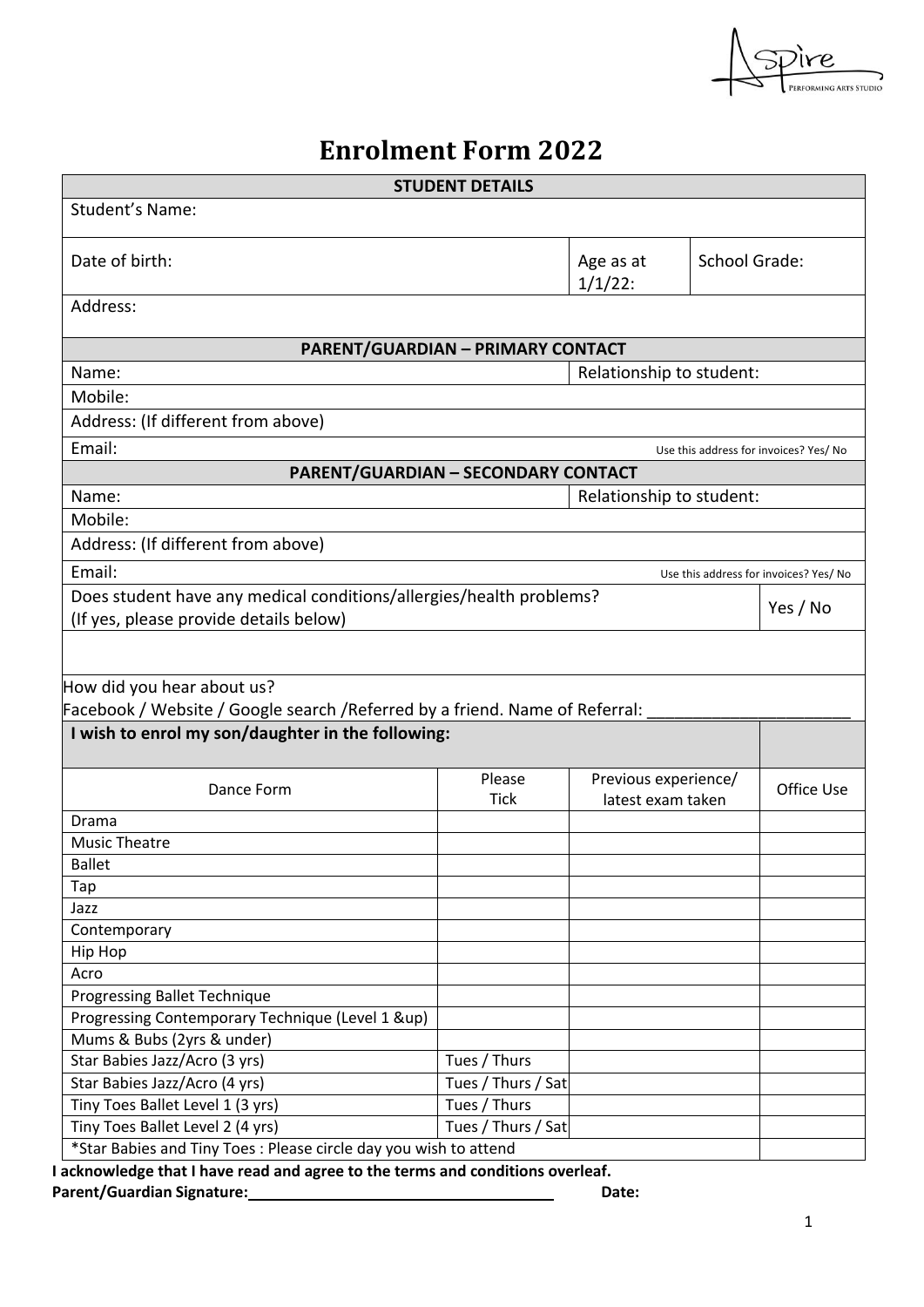

#### **Disclaimer**

By enrolling at Aspire Performing Arts Studio, you accept that all classes, activities and events can involve the risk of personal injury. Students consent to taking part in classes, workshops and competitions at their own risk. Aspire Performing Arts Studio and its employees aim to take reasonable care to ensure that they do not cause reasonably foreseeable injury to students.

Parents are required to sign this disclaimer:

*I agree to release Aspire Performing Arts Studio from all liability to the full extent permitted by law for any personal injury sustained by my child(ren) whilst on the premises or at any associated performances or workshops. I hereby give consent that medical treatment be given to me/my child in the event of an accident/injury whilst involved in Aspire activities.*

| Signed: | Date: |  |
|---------|-------|--|
|         |       |  |

Please remit your **\$35 registration fee** by Internet Transfer and email your completed enrolment form to admin@aspireperformingarts.com

Internet Payment Details:

**Aspire Performing Arts Studio BSB 064 707 – ACCOUNT 1070 0219** (please include your student's name as a reference)

#### **Contact Details**

For queries or further information, we can be contacted on: **Phone:** 0404 190017 (Stella) 0468 947116 (Kyra) **Email:** admin@aspireperformingarts.com **Website:** http://www.aspireperformingarts.com/ **Facebook:** https://www.facebook.com/aspiremackay/

If you are not already a member of our Parents' Private Facebook page, here is the link for you to join: https://www.facebook.com/groups/1076056259167151/?ref=bookmarks

*\*Please see Terms and Conditions overleaf*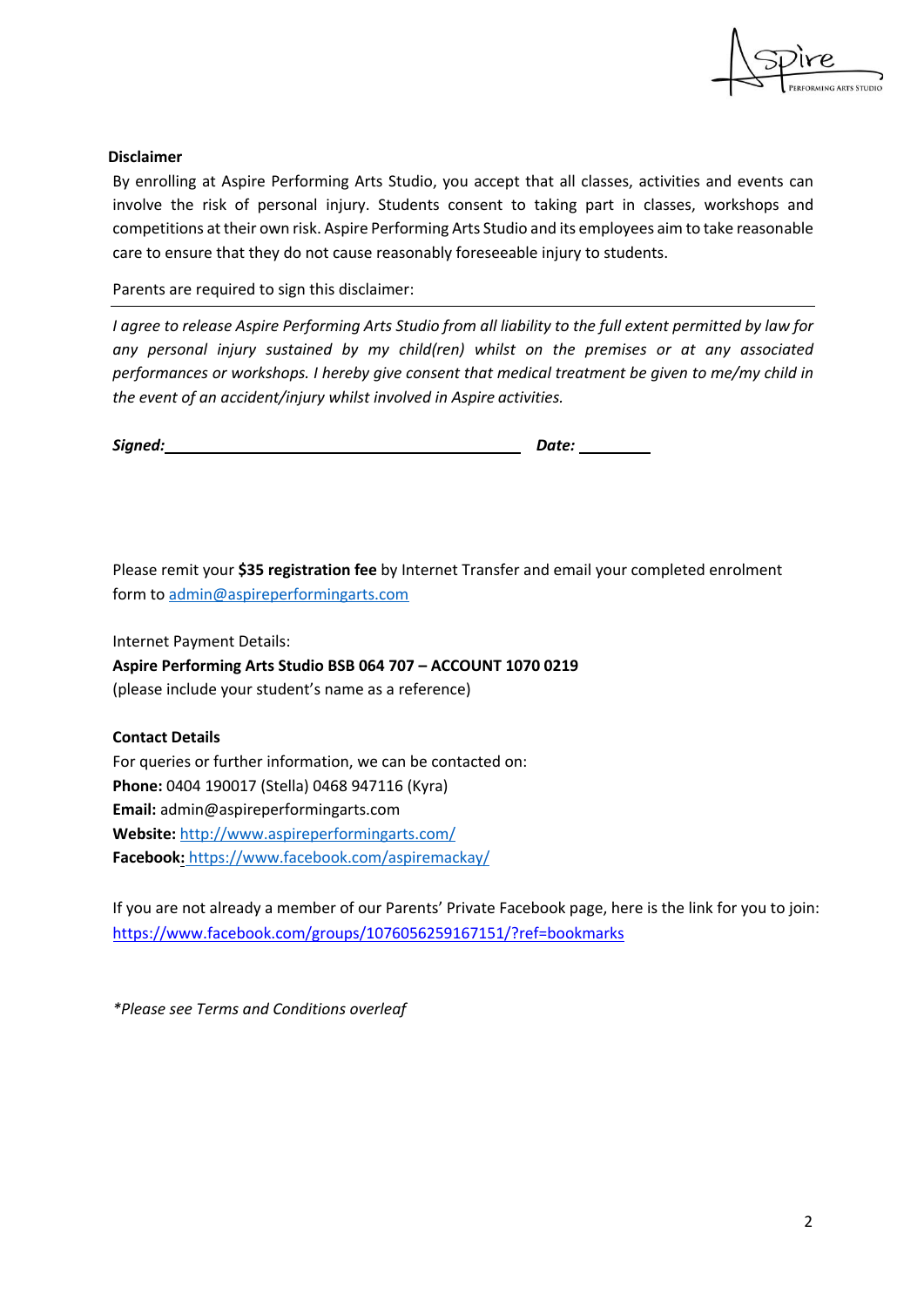

# **Terms and Conditions**

# **Facilities**

We are located at 1 Windmill Crossing, Mt Pleasant. (Turn Right at traffic circle after McDonald's). The Aspire premises comprise:

- 2 spacious, air-conditioned studios, complete with mirrors and sprung flooring;
- 1 private lesson/limber studio, complete with air conditioning and sprung flooring;
- Amenities toilet, shower, change-rooms, student kitchenette and
- Ample parking **NB Please park in the street, it is studio policy that we don't enter the small parking lot (even if you are "just dropping off") before 5:30pm as it gets very congested and is a hazard to our**  students' safety.

#### **Terms**

All terms are as per QLD school term dates. The Studio is closed on public holidays. (These days may be used for private lessons, extra exam preparation or student workshops at an extra cost.) Any classes that fall on student-free days will be held as normal.

#### **2022**

| Term 1 | Monday 31 January - Saturday 2 April   | (9 weeks)    |
|--------|----------------------------------------|--------------|
| Term 2 | Tuesday 19 April - Saturday 25 June    | $(10$ weeks) |
| Term 3 | Monday 11 July - Saturday 17 September | $(10$ weeks) |
| Term 4 | Tuesday 4 October - Sunday 27 November | (8 weeks)    |

#### **Timetable**

The timetable is subject to change (depending on enrolments). Parents and students will be notified of any changes.

**The Timetable will change in Term 3 to accommodate group Eisteddfod rehearsals if necessary.** On the rare occasion that a teacher is unable to teach a class (due to illness for example), a substitute teacher will be engaged and parents will be informed.

#### **Damage to Property**

Parents are liable for any damage to the studio or studio contents caused by their children.

#### **Attire**

The Aspire studio colour is cobalt blue; all uniform requirements are available from:

#### **Dancewear Mackay, 32 Holland Street, West Mackay**

\**Note: Additional items for exams, eisteddfods and concert will be required.*

#### **Hair**

Girls: hair should be worn in a bun with a hairnet for all classes except Hip Hop. Boys: hair to be neat and out of the eyes. Long hair is to be tied up.

#### **Student Safety**

Aspire Performing Arts Studio takes no responsibility for students or their siblings whilst outside the studios. Responsibility for the student or siblings lies with the student's parent or guardian.